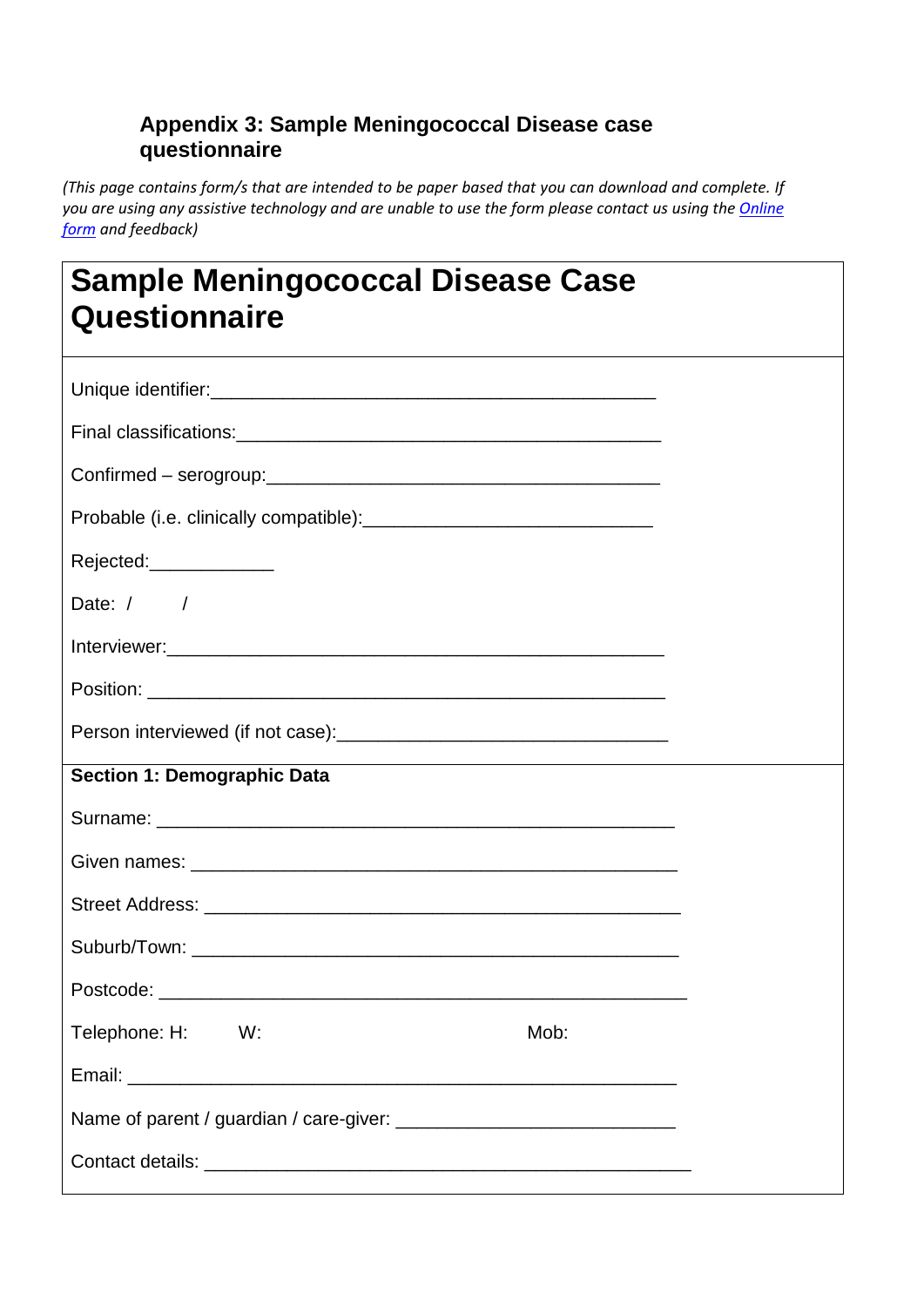| Interpreter required: Yes /No. If yes, state language: _________________________ |
|----------------------------------------------------------------------------------|
| $\Box$ Aboriginal: or                                                            |
| $\Box$ Torres Strait Islander: (Tick as appropriate)                             |
| $\Box$ Aboriginal & TSI                                                          |
| □ Not A/TSI                                                                      |
| $\Box$ Not Stated/Unknown/Question unable to be asked                            |
|                                                                                  |
| Name / Address of Employer or School or Child Care Attended:                     |
|                                                                                  |
|                                                                                  |
| Telephone:__________________                                                     |
| Date Last Attended:/                                                             |
| <b>Section 2: Treating Doctor/Hospital</b>                                       |
| Name of Treating Doctor or Hospital (if                                          |
|                                                                                  |
|                                                                                  |
|                                                                                  |
|                                                                                  |
|                                                                                  |
|                                                                                  |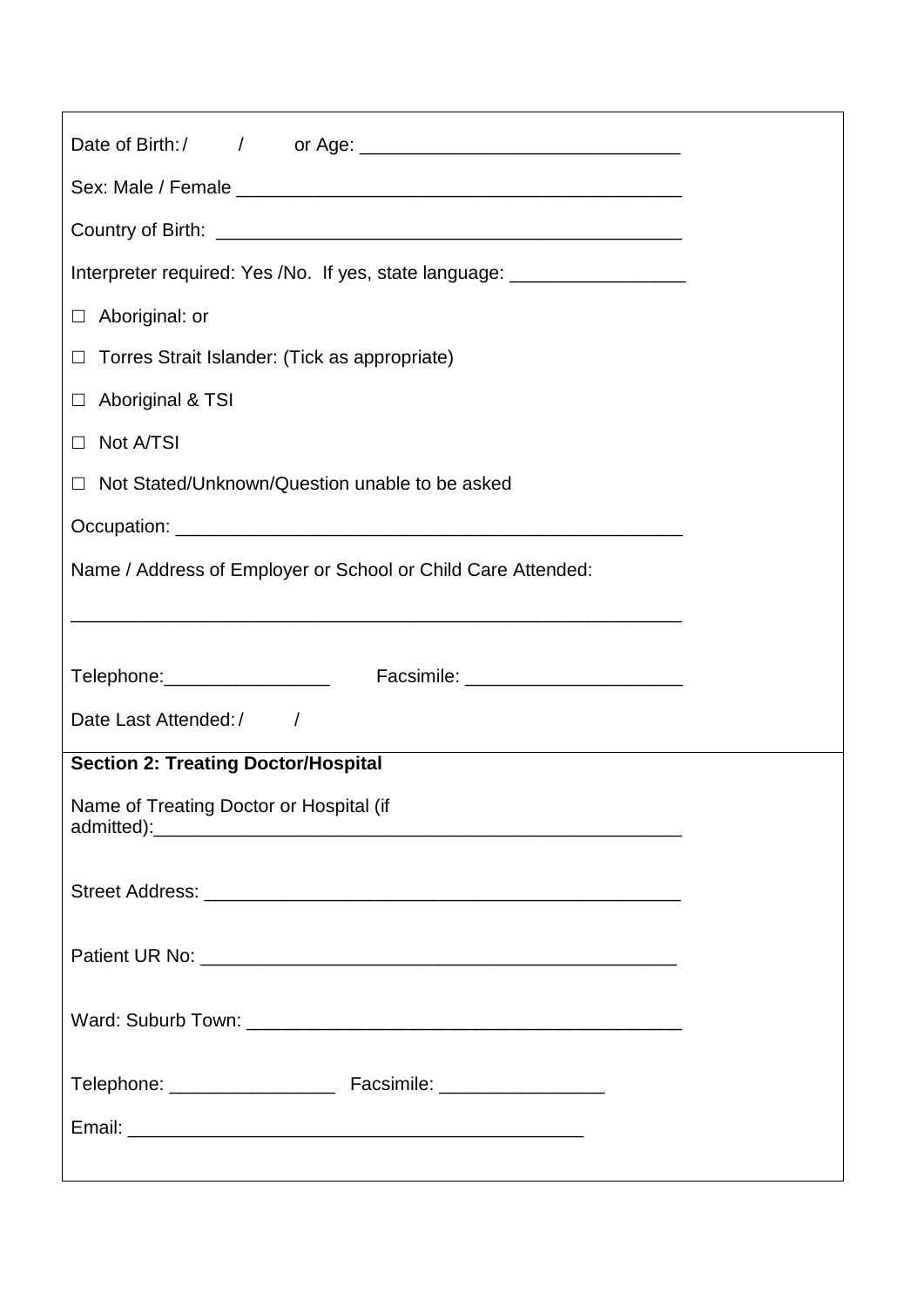| Date of Admission: /                                                             |                                                                                                            | $\sqrt{2}$                        | Date of Discharge / |  |           |             | $\sqrt{ }$ | Death /               |  |
|----------------------------------------------------------------------------------|------------------------------------------------------------------------------------------------------------|-----------------------------------|---------------------|--|-----------|-------------|------------|-----------------------|--|
| Was the patient brought to hospital by ambulance? no yes (circle option)         |                                                                                                            |                                   |                     |  |           |             |            |                       |  |
|                                                                                  |                                                                                                            |                                   |                     |  |           |             |            |                       |  |
|                                                                                  |                                                                                                            |                                   |                     |  |           |             |            |                       |  |
|                                                                                  |                                                                                                            |                                   |                     |  |           |             |            |                       |  |
|                                                                                  |                                                                                                            |                                   |                     |  |           |             |            |                       |  |
| <b>Section 3: Illness Summary</b>                                                |                                                                                                            |                                   |                     |  |           |             |            |                       |  |
| Onset Date (first symptom): / /<br>Time:_____________________________            |                                                                                                            |                                   |                     |  |           |             |            |                       |  |
| Incubation period from: / / (7 days before onset)                                |                                                                                                            |                                   |                     |  |           |             |            |                       |  |
| <b>Symptom Checklist</b>                                                         |                                                                                                            |                                   |                     |  |           |             |            |                       |  |
| Fever / Chills                                                                   | Headache                                                                                                   |                                   | Rash                |  |           | Photophobia |            | <b>Neck stiffness</b> |  |
| Arthralgia/                                                                      | Abdominal                                                                                                  |                                   | Vomiting            |  |           | Diarrhoea   |            | Ataxia                |  |
| Myalgia                                                                          | Pain                                                                                                       |                                   |                     |  |           |             |            |                       |  |
| Confusion                                                                        | <b>Drowsiness</b>                                                                                          |                                   |                     |  |           |             |            |                       |  |
|                                                                                  |                                                                                                            |                                   |                     |  |           |             |            |                       |  |
| Syndrome:                                                                        |                                                                                                            |                                   |                     |  |           |             |            |                       |  |
| Meningitis____________ Septicaemia:_____________ Conjunctivitis_________________ |                                                                                                            |                                   |                     |  |           |             |            |                       |  |
| <b>Laboratory Results:</b>                                                       |                                                                                                            |                                   |                     |  |           |             |            |                       |  |
| WCC:_____________ Neutrophils:_______________ CRP:______________________________ |                                                                                                            |                                   |                     |  |           |             |            |                       |  |
|                                                                                  |                                                                                                            |                                   |                     |  |           |             |            |                       |  |
| <b>Blood</b>                                                                     | Date of                                                                                                    | PCR:                              |                     |  | Culture:  |             |            | Gram stain            |  |
|                                                                                  | collection:                                                                                                |                                   | Positive /          |  | Growth /  |             |            | result:               |  |
|                                                                                  | $\left  \begin{array}{cc} \end{array} \right $                                                             |                                   | <b>Negative</b>     |  | No Growth |             |            |                       |  |
| <b>CSF</b>                                                                       | Date of                                                                                                    | PCR:                              |                     |  | Culture:  |             |            | Gram stain            |  |
|                                                                                  | collection:                                                                                                | Positive /<br>Growth /<br>result: |                     |  |           |             |            |                       |  |
|                                                                                  | $\sqrt{ }$                                                                                                 |                                   | <b>Negative</b>     |  | No Growth |             |            |                       |  |
| Conjunctival                                                                     | Date of                                                                                                    | PCR:                              |                     |  | Culture:  |             |            | Gram stain            |  |
| swab                                                                             | collection:<br>Positive /<br>Growth /<br>result:<br>No Growth<br><b>Negative</b><br>$\sqrt{2}$<br>$\prime$ |                                   |                     |  |           |             |            |                       |  |
|                                                                                  |                                                                                                            |                                   |                     |  |           |             |            |                       |  |
|                                                                                  |                                                                                                            |                                   |                     |  |           |             |            |                       |  |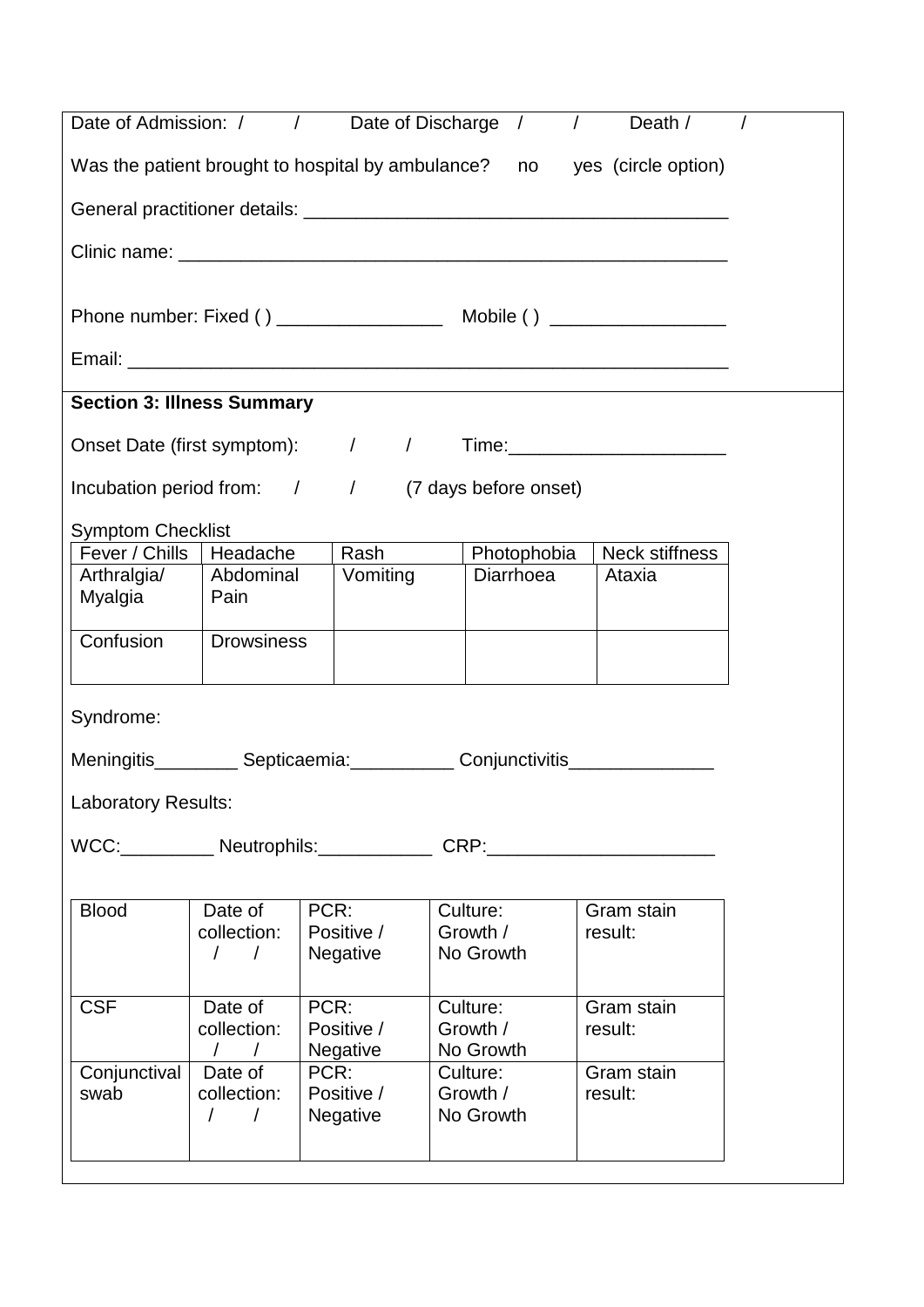| Details (onset, description and location of rash etc) and other symptoms, treatment details.<br>Date of commencement of antibiotic treatment: |  |  |  |  |  |
|-----------------------------------------------------------------------------------------------------------------------------------------------|--|--|--|--|--|
| Has the case received appropriate clearance antibiotics? _______________________                                                              |  |  |  |  |  |
| Does the patient have functional or anatomical asplenia?  Yes  no (circle)                                                                    |  |  |  |  |  |
| Smoking risk? Smoker ________ Smoker in household ______ Non-smoker__________                                                                 |  |  |  |  |  |
| <b>Section 4: Epidemiological Contact Questions</b>                                                                                           |  |  |  |  |  |
| Previous meningococcal vaccination? Yes No Date: / /                                                                                          |  |  |  |  |  |
| Verified by: ACIR Vaccine or medical record Recall only ______                                                                                |  |  |  |  |  |
|                                                                                                                                               |  |  |  |  |  |
| Conjugate/Polysaccharide (A/C/Y/W135) / /                                                                                                     |  |  |  |  |  |
| Previous contact with a family member, a friend, school contact or work colleagues with a<br>compatible<br>illness? Yes No If yes, details:   |  |  |  |  |  |
| Attended childcare in the 7 days prior to onset? Yes No Not applicable (circle)                                                               |  |  |  |  |  |
|                                                                                                                                               |  |  |  |  |  |
| Attended any special functions / parties in the 7 days prior to onset? Yes No (circle)                                                        |  |  |  |  |  |
|                                                                                                                                               |  |  |  |  |  |
|                                                                                                                                               |  |  |  |  |  |
| Has the case travelled in the 7 days prior to onset?  Yes  No (circle)                                                                        |  |  |  |  |  |
|                                                                                                                                               |  |  |  |  |  |